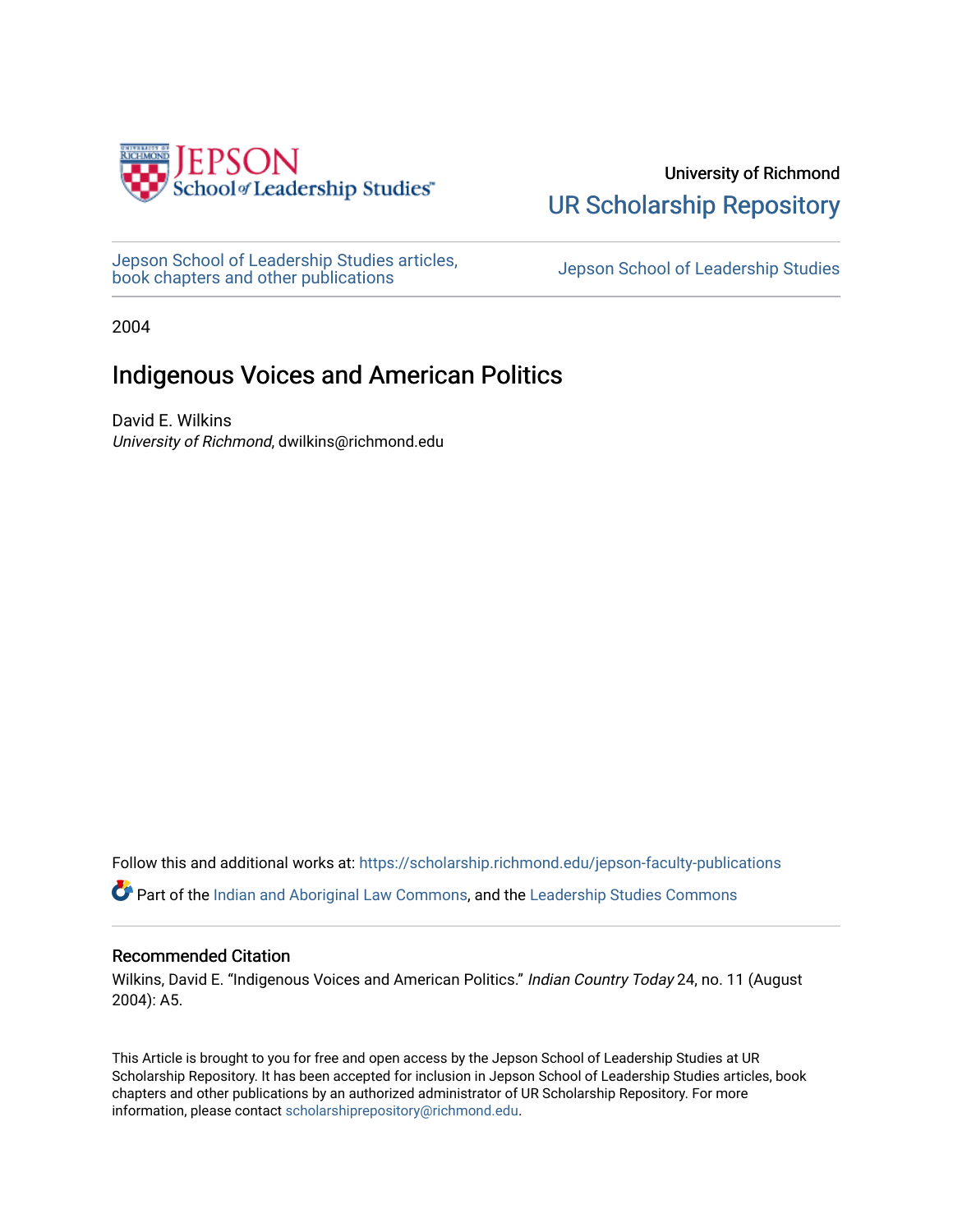# Indigenous voices and American politics

Wilkins, David E . Indian Country Today ; Oneida, N.Y. [Oneida, N.Y]25 Aug 2004: A5.

# ABSTRACT (ABSTRACT)

President [Bush], in a convoluted response to a question on the meaning of tribal sovereignty (essentially the inherent right of indigenous nations to self-governance) posed by a minority journalist on Aug. 6, told the 7,500 assembled journalists that "tribal sovereignty means that it's sovereign. You're a - you've been given sovereignty and you're viewed as a sovereign entity. And therefore the relationship between the federal government and tribes is one between sovereign entities."

Nevertheless, these two statements by the leading presidential candidates are big deals for Indian nations. They provide a measure of overt national political recognition for several of the most potent symbols, doctrines and historical realities that affirm the unique status of Native nations - recognition of the value of tribal sovereignty, acknowledgment of the importance of ratified treaties, reassurance of the unique trust relationship. The U.S. and tribal nations have a unique moral relationship with the U.S. acting as a protector of Native lands, resources, and essential rights - and an implicit nod towards the permanence of tribal territories (a.k.a. "reservations").

Instead of vague homilies about tribal sovereignty, the sanctity of Indian treaties, and the "unique" relationship between tribal nations and the U.S., Native leaders should instead call for, at a minimum, a four-pronged constitutional amendment that would 1) entrench ratified treaty rights and authorize a new round of treaties with tribal nations; 2) provide explicit language to tribal governments that, like states in the U.S. constitution, they, too, have a "guaranteed" right to exist and to be protected from unlawful and unwarranted intrusions by federal or state officials without tribal consent; 3) would formally disavow the doctrine of congressional "plenary" power that allows the Congress or its delegates to act largely without restraint insofar as tribal lands or rights are concerned; and 4) would send notice to state governments that under the Constitution they have limited powers inside Indian country since the relationship between the U.S. and Native nations was federalized from the birth of the nation.

### FULL TEXT

As a polarized American electorate uneasily traverses the time between the recently concluded Democratic National Convention and the pending Republican bash, one small yet extremely diversified segment of the American electorate - the 562 federally-recognized American Indian and Alaskan Native nations - find that their governments and their citizens may play an important, if minor, role in the 2004 presidential election.

This despite the fact that Native nations are not an integral part of the U.S. constitutional order since that document only addresses the federal and state governments and mentions Indian tribes only tangentially. Interestingly, since tribes were not involved in the U.S. Constitution's creation, they are generally exempt from its major provisions and also are denied the protections that states enjoy. Stranger still, individual tribal citizens were unilaterally enfranchised by federal law in 1924 and, like other Americans, enjoy basic constitutional rights and privileges.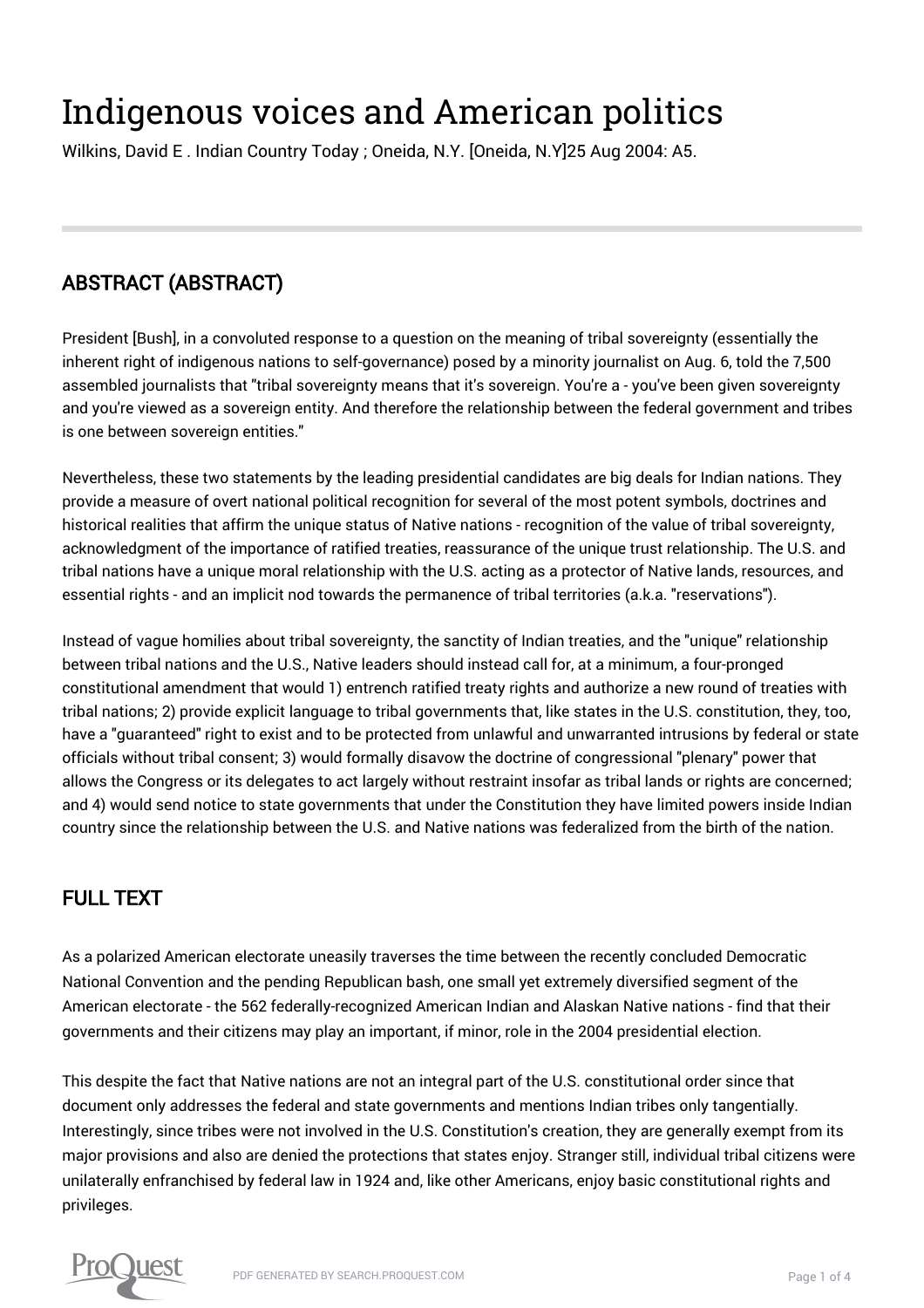In recent days, in fact, American Indians have been prominently mentioned by both Senator John Kerry and President Bush. Kerry, in a speech on Indian health care on Aug. 8 before 5,000 people in Gallup, N.M. pledged that as president he would "uphold the law of the land, and that includes treaties and the special relationship that exists between the United States and the Indian nations."

President Bush, in a convoluted response to a question on the meaning of tribal sovereignty (essentially the inherent right of indigenous nations to self-governance) posed by a minority journalist on Aug. 6, told the 7,500 assembled journalists that "tribal sovereignty means that it's sovereign. You're a - you've been given sovereignty and you're viewed as a sovereign entity. And therefore the relationship between the federal government and tribes is one between sovereign entities."

Native nations, in reality, have existed in the western hemisphere for millennia and were never "given" sovereignty, certainly not by governments that are themselves less than three centuries old.

Nevertheless, these two statements by the leading presidential candidates are big deals for Indian nations. They provide a measure of overt national political recognition for several of the most potent symbols, doctrines and historical realities that affirm the unique status of Native nations - recognition of the value of tribal sovereignty, acknowledgment of the importance of ratified treaties, reassurance of the unique trust relationship. The U.S. and tribal nations have a unique moral relationship with the U.S. acting as a protector of Native lands, resources, and essential rights - and an implicit nod towards the permanence of tribal territories (a.k.a. "reservations").

Tribal sovereignty, treaties, trust, and territory, or the four "T's" if you will, underscore the distinctive qualities of indigenous nations that fundamentally separate them from other racial and ethnic groups.

For Native peoples, the four "T's" are sufficient to warrant express recognition and political and economic action by their junior sovereign partners, the U.S. and state governments, who, as the latter-day governments lack the moral or lawful authority that tribes have based on their longevity on the hemisphere and in explicit recognition in hundreds of ratified treaties and agreements.

But tribal leaders are keenly aware that while these forces have been in evidence for the better part of two centuries, it was not until the advent of the Indian gaming phenomenon, which has spawned a much more politically active Indian electorate, that indigenous peoples and their distinctive and shared issues began to attract the concentrated attention of state and federal officials vying for their votes and campaign dollars.

The Indian vote, even when gaming is not a defining factor, was critical in the defeat of Senator Slade Gorton of Washington in 2000. Native voters also figured prominently in Tim Johnson's 2002 defeat of Representative John Thune for one of the Senate seats in South Dakota. Tom Daschle, the Senate Minority leader, is also in a close reelection campaign and is spending a fair amount of time in Indian country. The Indian vote may also prove to be important in state and national elections in Arizona and New Mexico as well.

Of course, a number of state legislatures and governors are trying to squeeze additional gaming revenue from tribal governments, claiming that they are entitled to an increased share of Indian proceeds when, in fact, there is nothing in the 1988 federal law that established the programmatic context for Indian gaming that gives the state or the federal government, for that matter, any authority to claim a greater share of what is, after all, Indian money.

Tribal nations today find themselves situated in a unique, if precarious position vis-a-vis the state and federal governments. It is unique in that tribes and their citizens are being wooed in ways never seen before, and they have